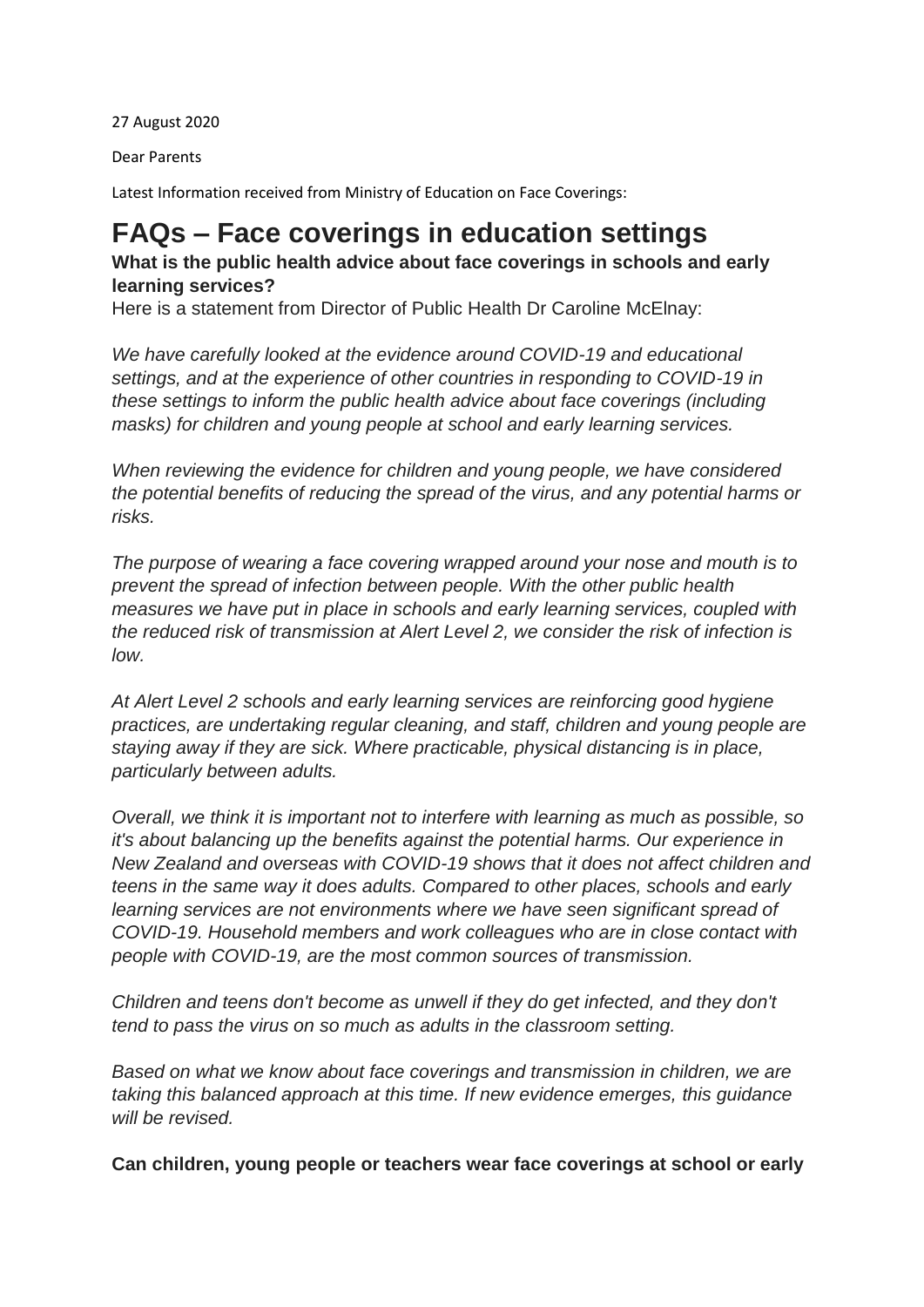### **learning services if they wish to?**

Yes. Any children, young people or teachers who wish to wear face coverings wrapped around the nose and mouth (including masks) at schools or early learning services may do so if they want to. They are entitled to make this decision and should not be criticised for doing so.

## **Alert Level 2 advice**

## **Do children and young people need to wear face coverings at schools at Alert Level 2?**

No. Children and young people do not need to wear face coverings because the risk of infection within the school environment is low. Other public health control measures will be in place including children and staff staying home if they are sick, contact tracing, and hygiene requirements.

## **Do teachers need to wear face coverings at early learning services and schools at Alert Level 2?**

No. Teachers do not need to wear face coverings at Alert Level 2. Other public health measures will be in place including children and staff staying home if they are sick, contact tracing, and hygiene requirements.

#### **Do children and young people need to wear face coverings on school transport, or transport provided by early learning services, at Alert Level 2?**

No. Children and young people are not required to wear face coverings wrapped around the nose and mouth on school transport or early learning service transport. This includes buses or vans chartered or used by schools or early learning services to carry children, students and staff. Good hygiene measures, contact tracing and staying away if sick will remain in place.

## **Do all children and young people need to wear face coverings on public transport at Alert Level 2?**

No. Children **under 12** years of age are **not** required to wear face coverings on public transport at Alert Level 2.

Children **aged 12 and over are** required to wear face coverings at Alert Level 2 (as are the majority of New Zealanders).

## **Who is exempted from wearing face coverings on public transport at Alert Level 2?**

Children **under 12** years of age are **not** required to wear face coverings on public transport at Alert Level 2.

For people with a physical or mental health illness or condition or disability that makes wearing a face covering unsuitable, they will be exempted from having to wear a face covering on public transport.